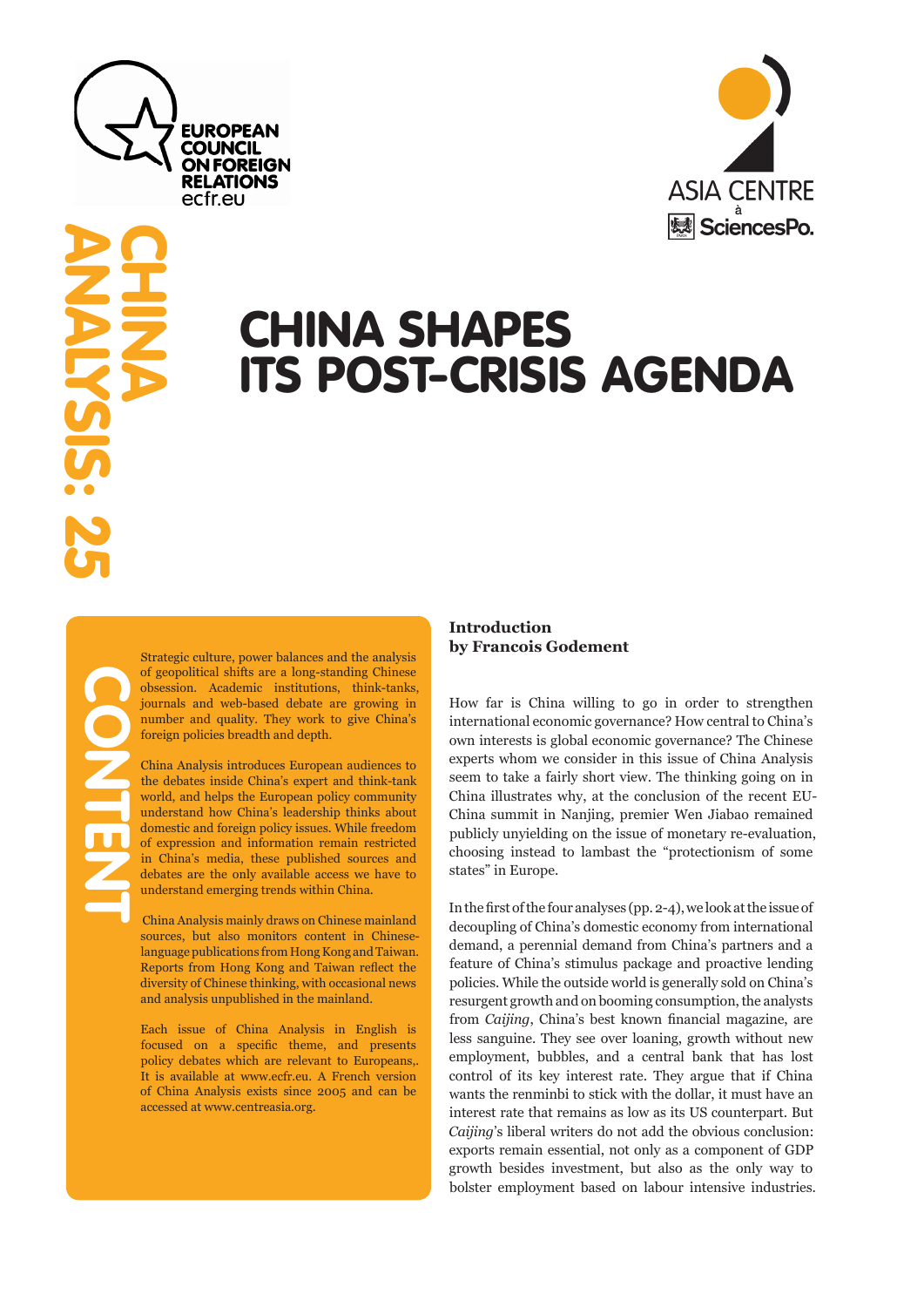In the next analysis (pp. 4-5) we look at the shot in the arm that the stimulus package has given to state-owned firms in China. Drowning in cash, these companies are being pushed to look abroad for acquisitions and expansion. They don't share their profits – a key reason why China's savings rate is so high. But although they might benefit from a re-evaluation of the renminbi, they would face tougher competition abroad for their products. China's renationalized economy provides a domestic rationale for mercantilism, and economically liberal forces, which have been weakened by the global economic crisis anyway, are likely to retrench.

In the third analysis (pp. 6-8) we look at China's peculiar approach to a new theme – the internationalisation of the renmimbi. We can't take everything the Chinese press or even experts say at face value, but it appears that these analysts' views of the future run parallel to the international monetary system rather converge with it. They talk about a gradual, geographically based approach based on terms of trade. Convertibility of the currency is hardly mentioned – or, on the contrary, it is taken for granted, which it clearly should not be.

They also talk about a regional duopoly with the Japanese yen, which seems outlandish. The two countries certainly have a common interest in some monetary safeguards in North-east Asia. But how can Japan, the world's biggest contributor to the international financial system, form a kind of monetary union with a currency whose management remains largely opaque? Evidently, what we are seeing is a debate about the de facto use of the renminbi in international trade and credit transactions. This is in itself an important development, but it is based on China's immediate interests, not on global sharing of responsibility.

Finally (pp. 8-11), we look at the G20, which has often been hyped in the West as the ultimate answer to the problem of global governance but is regarded very soberly in China. Most of the analysts we look at praise the political symbolism of the grouping and the way it focuses attention on emerging economies, but they also see clearly the lack of enforcement of the G20's declarations and its marginal role. They also recognize that the two most important issues for China – monetary values and potential protectionism – are beyond the purview of the G20. What's more, they like it that way.

China wants to avoid confronting a large group of its partners on the issues which matter most to its immediate goals of high growth; monetary revaluation and issues of fair trade. This is why Premier Wen Jiabao has rebuked Europeans so strongly on these issues. Indeed, the two discussions China most wants to avoid at a multilateral level are about the level of its currency and trade caps. China must inevitably talk about these issues to some extent with the United States, its main customer and its main borrower. But it wants to avoid a wider discussion that might put more pressure on its own economic policies.

# **1. A Chinese dilemma too: maintaining employment beyond the stimulus**

#### **by François Schichan**

Sources:

"Prepare to withdraw the stimulation measures from the economy", *Caijing*, July 17, 2009.

"Employment is an urgent and unavoidable priority", *Caijing*, August 31, 2009.

"It is probably too early to suspend the economic stimulus policy", *Caijing*, October 12, 2009.

Nearly a year after the establishment of the 4,000 billion yuan stimulus package and an expansionist monetary policy, the financial press in China is now raising the question of when to withdraw the exceptional measures that were agreed in November 2008. This has been prompted by the publication of the first figures showing the favourable macroeconomic results of these measures: in 2009, China's economic growth will surpass its 8% GDP growth target. But despite these results for 2009, many uncertainties hang over the recovery. The Chinese press is worried by the situation in the labour market and also emphasises that any decision to end the measures for stimulating the economy, particularly the money supply, must take into account the economic decisions taken by the country's main international partners.<sup>1</sup>

These analyses show that China faces a dilemma. From a purely economic point of view, the goal of a sustainable rate of growth calls for a rapid withdrawal of the economic stimulus package and in particular of the monetary measures. However, from a political point of view, the need to maintain employment levels in the short term puts pressure on the Chinese government to maintain the stimulus measures.

*Caijing* points out that the government has taken two kinds of measures to deal with the crisis. Firstly, there was a special budget, which included a 4,000 billion yuan plan to kickstart the economy. Secondly, there was the expansionary monetary policy led by the People's Bank of China, which involved lowering interest rates in concert with the world's other leading central banks in the Autumn of 2008. These measures were aimed at reducing the Chinese economy's dependence on external demand – its main weakness. The re-launch plan thus took the form of massive infrastructural investments, while the monetary policy allowed the banks to continue to provide credit to companies and individuals. In a parallel move, the government speeded up reform of the health and social security systems in order to stimulate domestic demand in the medium to long term.

<sup>1</sup> On the co-ordination of economic policies between the world's leading economies, see Mathieu Duchâtel's essay in the current issue, "Global governance and the G20: more power for China".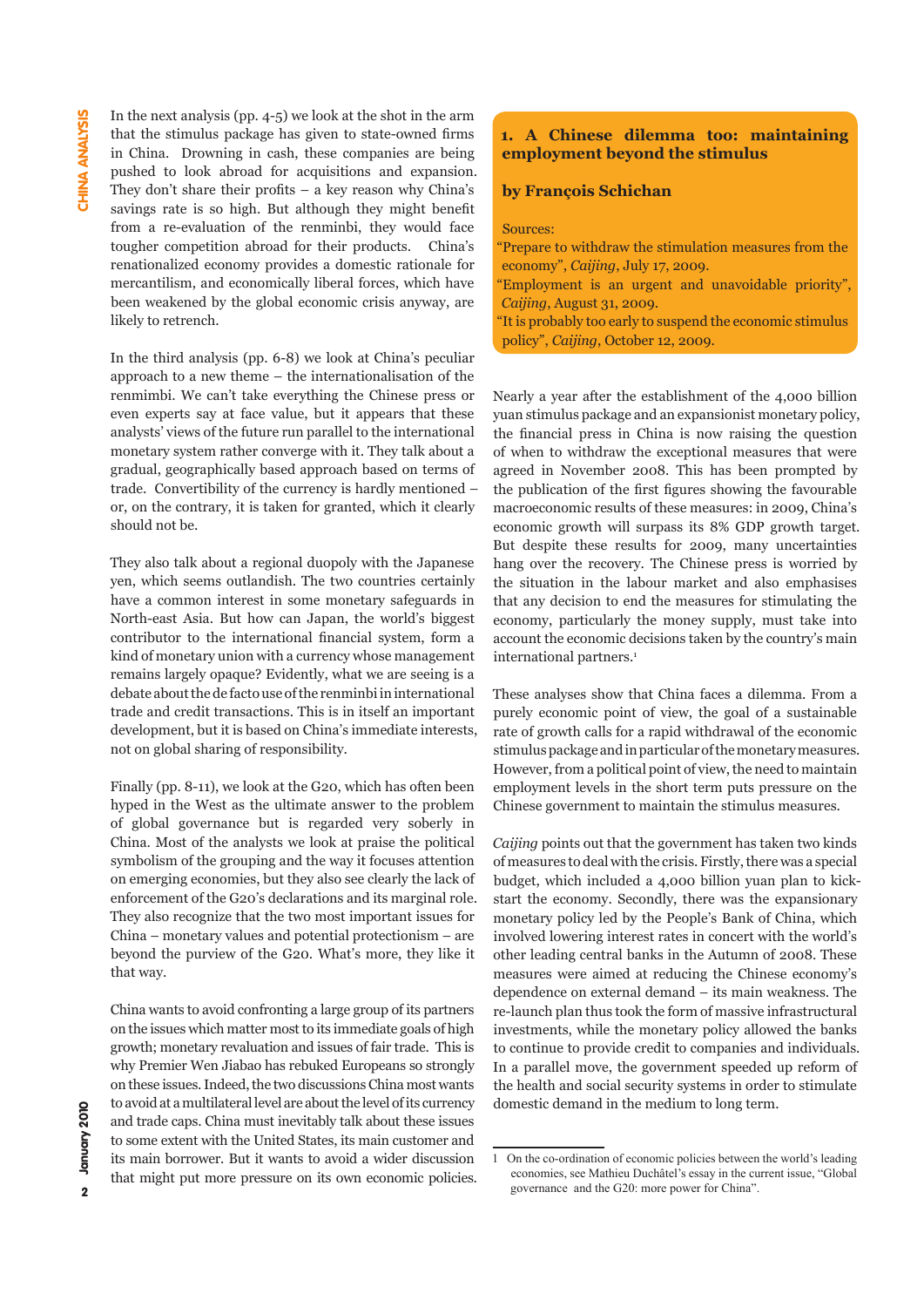The analysis in *Caijing*<sup>2</sup> sets out the re-launch plan's defects with regard to employment. According to Cai Fang, the priority given to "safeguarding growth" (保增 长, *Bao zengzhang*) can come into conflict with the goal of improving the situation in the labour market. He is especially critical of the attitude of the provincial authorities, which have sometimes been tempted to neglect unemployment in favour of short-term growth rates. Since provincial governors are effectively assessed on the basis of growth rates, they channel investments towards the largest wealthcreating sectors while encouraging the maintenance of wide profit margins, thus reducing employment levels.

China's success in keeping growth rates above 8% and the prospects for its economy in 2010 seem to offer proof of the effectiveness of the crisis measures. In addition, the economic upturn in the leading developed countries ought to sustain the "external demand" component of China's growth. Also writing in *Caijing*, Hu Shuli3 argues that the most pressing task for China is to think about how to set a date for ending the stimulus measures. She believes that low interest rates could have disastrous consequences. By lowering interest rates, China has allowed its economy to continue to grow. But the expansion of credit provision has had two negative effects: a growth in the number of dubious debts, which weakens the balance sheets of the commercial banks; and the risk of high levels of medium-term inflation. In fact, these two problems already existed before the crisis, which is why *Caijing* emphasises the need for a strategy that would allow the Chinese economy to follow a path of balanced growth.

In this respect, the exit strategy that *Caijing* argues for is a liberal one. Hu Shuli believes that "History shows the state makes many errors of judgement about the economic situation" (政府对经济形势的误判史不绝书, *Zhengfu dui jingji xingshi de wupan shibujueshu*). It should therefore proceed "with extreme caution" (慎之又慎, *Shen zhi you shen*). She suggests, for example, that private enterprise should take a greater share in financing investments and that companies should have easier access to the financial markets. There is a notable absence of any reference to the effectiveness of one of the main elements of the Chinese plan for boosting the economy, that is, the stimulation of domestic demand (扩大内需, *Kuoda neixu*). While *Caijing* repeats the government's line on the success of the national investment programmes that have been launched since November 2008, it does not mention family consumption and its effects on growth rates in 2009.

The growth forecasts for 2009 suggest some very positive results from the government's plan to boost the economy. *Caijing* thus emphasises the need for a staggered withdrawal of the stimulus measures, particularly in the monetary area. However, it also notes that certain international economic indicators show that any adjustment in economic policy must be approached with caution and be subject to a set of preconditions.

Firstly, the situation in the labour market is worrying. According to *Caijing* the dangers of a "recovery without employment" (无就业复苏, *Wu jiuye fusu*) call for specific measures to be taken. It argues that the main threat facing the Chinese economy is no longer low growth but high unemployment. Unemployment affects three particular sections of the population: labourers in the countryside,

The need to maintain employment levels in the short term puts pressure on the Chinese government to maintain the stimulus measures. u n i v e r s i t y graduates and rural migrant workers. There are also two important aspects to the employment question: from an economic point

of view, poor employment figures have a negative effect on the already sagging domestic demand and on longerterm growth prospects; from a political point of view, an excessively high rate of unemployment, even if only conjunctural, undermines the social consensus.

The journal calls for the government to regularly publish employment figures and to adopt international statistical standards in order to make comparison easier. It also proposes further breaking down unemployment statistics, in particular by taking into account employment rates and hours of work, in order to provide a more accurate reflection of situation in the labour market<sup>4</sup>.

It further argues that the US recessions of 1990-1991 and 2000-2001 contain important lessons for the current situation. On both occasions, the return to growth took the form of a jobless recovery, mainly labour-intensive manufacturing industry moved elsewhere. China is now facing a similar problem, that is, how to maintain a comparative advantage in the labour-intensive industrial sector. That sector is currently concentrated in the eastern and south-eastern provinces. As a result, the western and north-eastern provinces have in recent years experienced a labour shortage and rapid increases in wages. An internal relocation of industrial activities could thus help to resolve the tensions in the overall national labour market. This process would be a domestic version of the developmental model known as the "flight of wild geese".5

<sup>2</sup> Cai Fang is head of the research centre on the economics of labour and economic demographics at the Beijing Academy of Social Sciences.

<sup>3</sup> Hu Shuli comes from a family of journalists and graduated from the department of journalism at Beijing People's University in 1978. She set up *Caijing* in 1998 and was its chief editor until November 2009, when she resigned following a conflict with the magazine's owners, the Stock Exchange Executive Council (SEEC), over resources and editorial independence.

<sup>4</sup> In fact many labourers, mainly migrant workers, have left the labour market and are no longer registered in the national statistics. The official statistics for 2009 put China's rate of urban unemployment at 4.3% (i.e. 0.3% higher than in 2007). "Employment: an urgent and unavoidable priority", *Caijing* website, August 31 2009

<sup>5</sup> The "flight of the wild geese" was a theory of economic development put forward in 1937 by the Japanese economist Kaname Akamatsu. A country begins its development by focusing on low-tech production, which is gradually abandoned in favour of high added value products,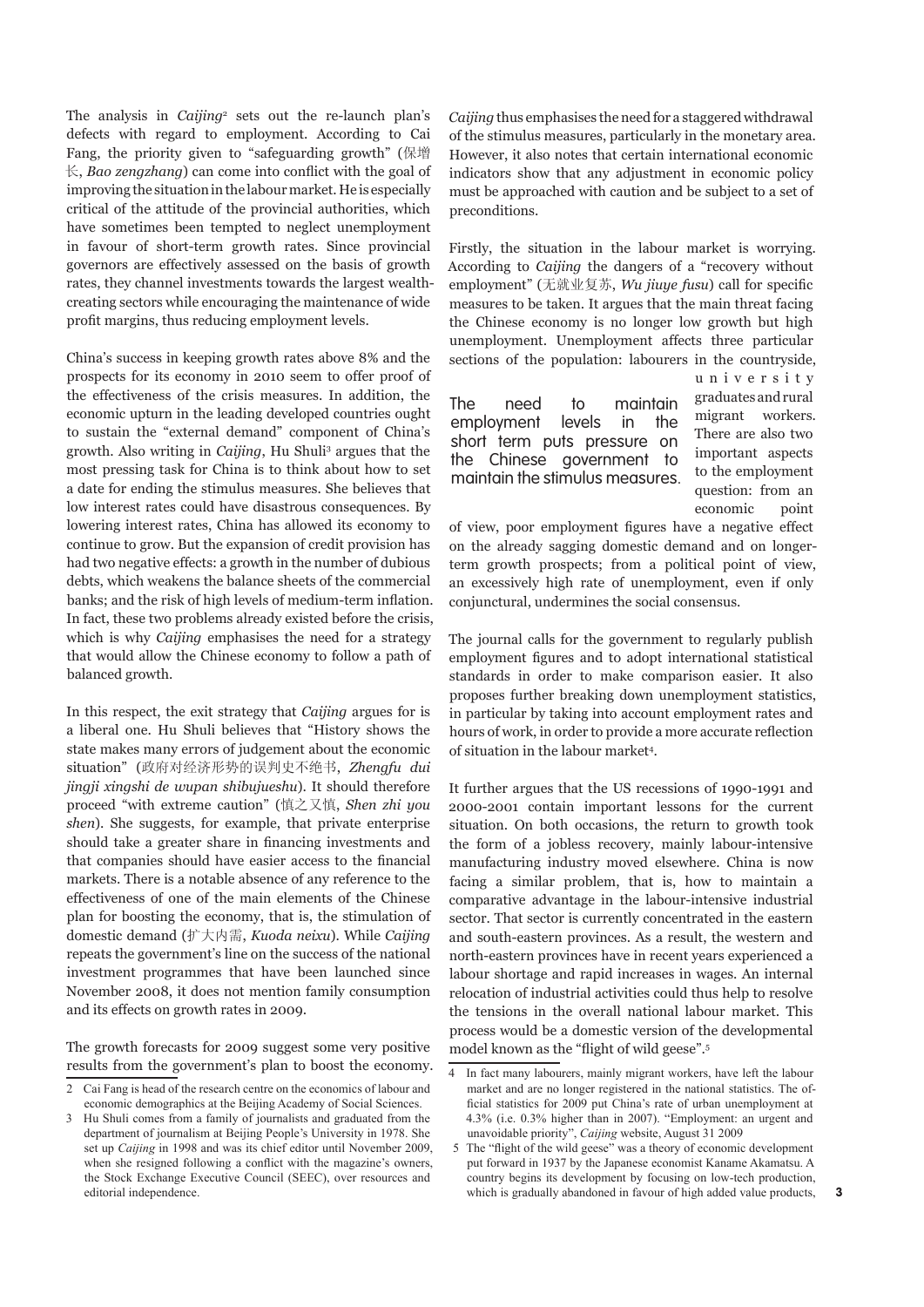The persistent problems in the labour market are a reflection of the "unstable" character of China's return to growth one year after the collapse of the western and Japanese financial markets. According to *Caijing*, China must take into account the measures adopted by its main trading partners and especially the policy of the US Federal Reserve. For if the People's Bank of China were to raise its leading rates before the Fed, this could result in massive inflows of capital that would destabilise the economy still further through pressure on exchange rates, increased dependence of the economy on foreign investments, and overheating. It is therefore difficult for China to take the initiative.

In an interview with *Caijing*, the chairman of China International Capital Corporation (CICC), a state controlled investment bank, said that China's monetary policy had to take four factors into account: inflation, economic growth, employment, and the balance of payments. In his view, the model to be followed is the response to the crisis in the early 2000s. The Federal Reserve began to raise its rates in June 2004, followed that October by the Bank of China.

At the same time, *Caijing* stresses the importance of devising a real monetary strategy that could anticipate the reactions of the country's main partners. Most economic indicators seem to point to a higher risk of inflation, which is increased by an expansionist monetary policy, in other words, a return to price rises for raw materials, sustained economic growth rates in 2009, and massive state investments. *Caijing* quotes public expressions of anxiety by Ma Jun,<sup>6</sup> the Chinese economist in charge of the China region for Deutsche Bank. In his opinion, the risk of inflation is greater than the problem of capital flows. He therefore proposes a gradual increase in interest rates, preferably before the first inflationary pressures appear.

The current debate over the right time for withdrawing the largely monetary measures to kick-start the economy, which have been in place for nearly a year, seems to reflect the government's success in its struggle to control the crisis. At the same time, it highlights the persistence of the main problems besetting the Chinese economy - above all inflation and unemployment - which will be just as acute in the years to come. Although it is widely accepted that the measures have had positive macro-economic results, there is a debate in the Chinese press about the strategy for exiting the crisis. The deeper structural problems of the Chinese economy, on the other hand, will have to be dealt with later.

# **2. The public sector is back in favour**

#### **by Candice Tran Dai**

#### Sources:

Ye Tan, "Only by strengthening the external supervision of the State enterprises can their appetite for funds be restrained", *Nanfang zhoumo*, September 2, 2009. Shen Liang, Wang Xiaoqiao, and trainee journalists, "Ferocious State enterprises: an era of limitless expansion for the State enterprises", *Nanfang zhoumo*, August 19, 2009.

Launched in the years after 2000 by the former Chairman Jiang Zemin and Premier Zhu Rongji, the "Go Global policy (走出去, *zouchu qu,* literally "way out") was given formal expression in the tenth and eleventh Five-Year Plans, covering the periods 2001-2005 and 2006-2010. The aim of central government was to create favourable conditions for the international deployment of Chinese enterprises and to encourage Chinese investments in foreign markets. In recent years, Chinese enterprises have become increasingly dominant despite a few notorious setbacks that, however, so far do not appear to have dampened their desire to expand internationally. The Global Fortune 500 listing for 2009 includes 34 Chinese firms, to which should be added three from Hong Kong, with the publicly owned oil group Sinopec in ninth position.<sup>7</sup>

Most of these Chinese firms are state-owned or "national" (中央企业, *Zhongyang qiye*) enterprises, as distinct from so-called private firms (民营企业, *minyin qiye*). They include not only businesses engaged in strategic sectors directly accountable to the central government, but also businesses belonging to local and provincial authorities and even partially privatised firms in which the state remains a majority shareholder or nominal owner.8 In this respect, the state enterprises occupy a quite unique position in China's economic landscape and global development strategy.

Currently viewed as the spearhead of what some call the "Chinese model" (中国模式, *Zhongguo moshi*), state enterprises have never before experienced such a remarkable rate of expansion, either nationally or internationally. But their explosive growth raises certain questions, particularly about the principle of guotuiminjin (国退民进, literally "state enterprises withdraw, private enterprises come in"), which was originally understood as the basis of the shift to a market economy and therefore puts state enterprises right at the centre of the debate about economic reform in China.

Everything seems to indicate that state enterprises will continue to expand at the same intense pace as they have

to launch its own development in its turn. .

thus allowing another country to concentrate on low-tech production

<sup>7</sup> For the *Global Fortune* 500 complete listing for 2009 see: http://money.cnn.com/magazines/fortune/global500/2009/full list/. .

<sup>6</sup> Ma Jun is the chief economist at Deutsche Bank. He is an expert on China, Hong Kong, and Taiwan, and has worked for the World Bank and the IMF

<sup>8</sup> See Jonathan R. Woetzel, "Reassessing China's state-owned enterprises", *The McKinsey Quarterly,* Strategy, July 2008.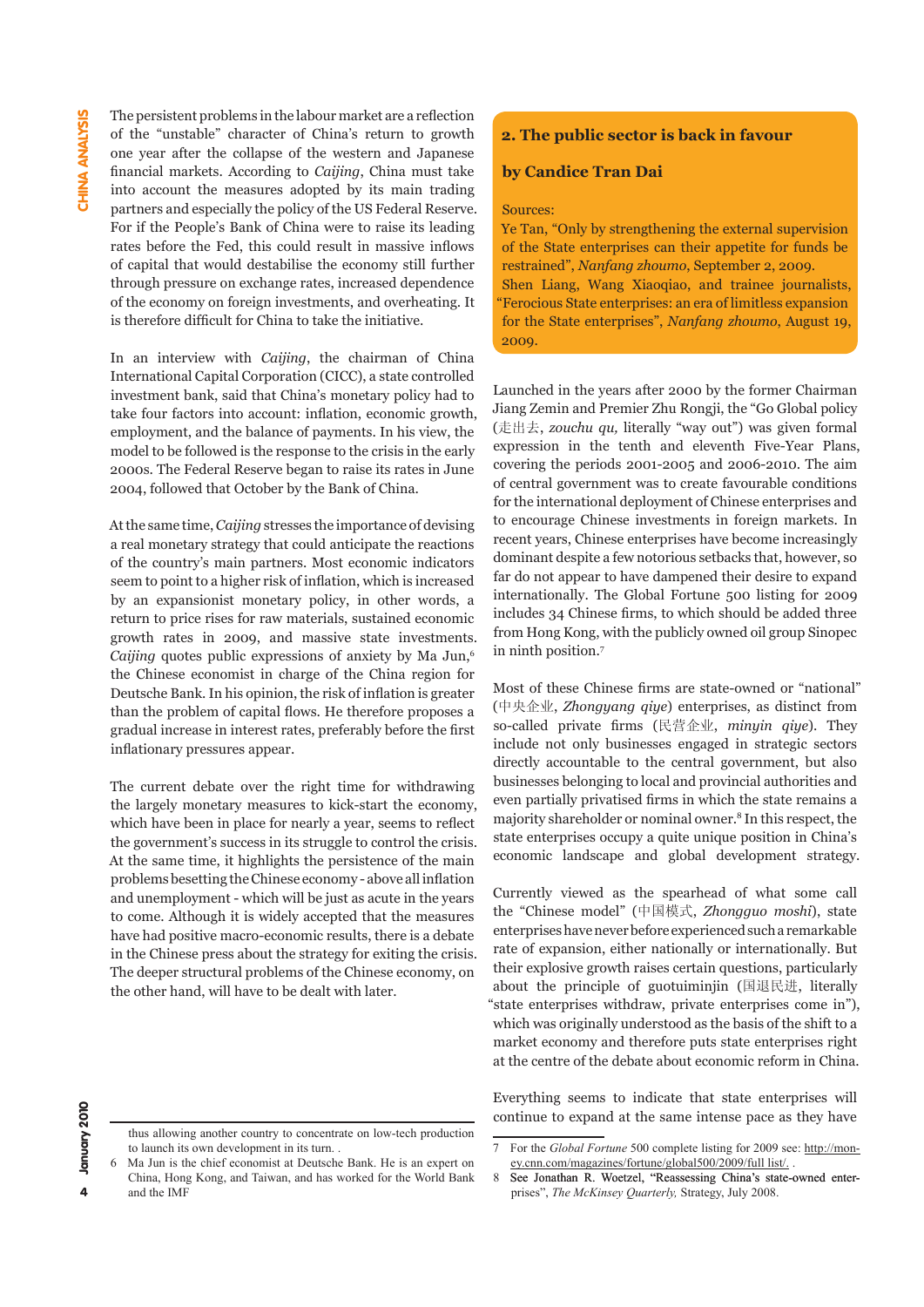until now. Central government has supported them since the beginning of the international economic and financial crisis. In August 2009, it further announced that "foreign currency reserves would be used to contribute to the enterprises' 'way out'". The mastermind behind this strategy is Li Rongrong, chairman of the State-owned Assets Supervision and Administration Commission of the State Council (SASAC), who announced a further boost to the state enterprises a little over a year ago.<sup>9</sup>

The SASAC was initially rather cool towards mergers and acquisitions, but has now radically changed it attitude. It is worth recalling in this context that its proclaimed objective

With the Chinese government actively promoting state enterprises, so-called private enterprises have had to get used to being neglected. is to reduce the number of state enterprises by the end of 2010. In July 2009, the SASAC established a third company to manage state assets,

the Guoxin Asset Management Co. Together with the State Development and Investment Corporation (SDIC) and the China Chengtong Group, it has been given the difficult task of reducing the number of state enterprises.<sup>10</sup>

With the Chinese government actively promoting state enterprises, so-called private enterprises have had to get used to being neglected. The state enterprises are regarded as the main driving force behind China's development, even to the extent that, in order to clearly designate their key role in reforming the Chinese economy, they are beginning to be call themselves the "new state enterprises" (新央企, *xin yangqi*).

While the press does not question this predominant role in the economy, it does criticise the omnipotent and monopolistic character of the state enterprises. For example, the journalist Ye Tan criticises several structural weaknesses in the way state enterprises are managed and argues that external control over them needs to be strengthened. State enterprises enjoy extensive privileges: they have special access to sources of credit, a strong bargaining position over industrial prices and the right to make legislative proposals; they are not obliged to share profits and often enjoy lower taxation levels. Given these privileges, it is not clear to what extent they are really profitable - it is said, for example, that the reconstruction and proposed international expansion of state enterprises will cost 100 billion yuan. Their relationship with their tutelary authority, often called a "mother-in-law/

son relationship" (婆婆管儿子, *popo guan erzi*), is also not always exemplary.

To sum up, the main criticism of state enterprises is that they have mostly developed at the expense of the nominally private firms, which are considered the truly vigorous forces in the country, and that they are not accountable. In the future, China's state enterprises should improve management, accept greater social responsibility and become more transparent.

<sup>9</sup> This powerful commission was set up in March 2003 under the direct control of the State Council, and is in charge of completing the restructuring of the largest of the state enterprises. It is currently responsible for 169 state enterprises, including the largest ones. Thibaud Voïta, "Reform - and return - of the State enterprises", in *China Analysis* 3, January-February 2006, pp. 9-11. See also Thibaud Voïta, "The response of the private sector: innovation and internationalism", *China Analysis* 21, January-February 2009.

<sup>10</sup> *Economic Observer (Jingqi guancha bao)*, Number 427, July 13, 2009.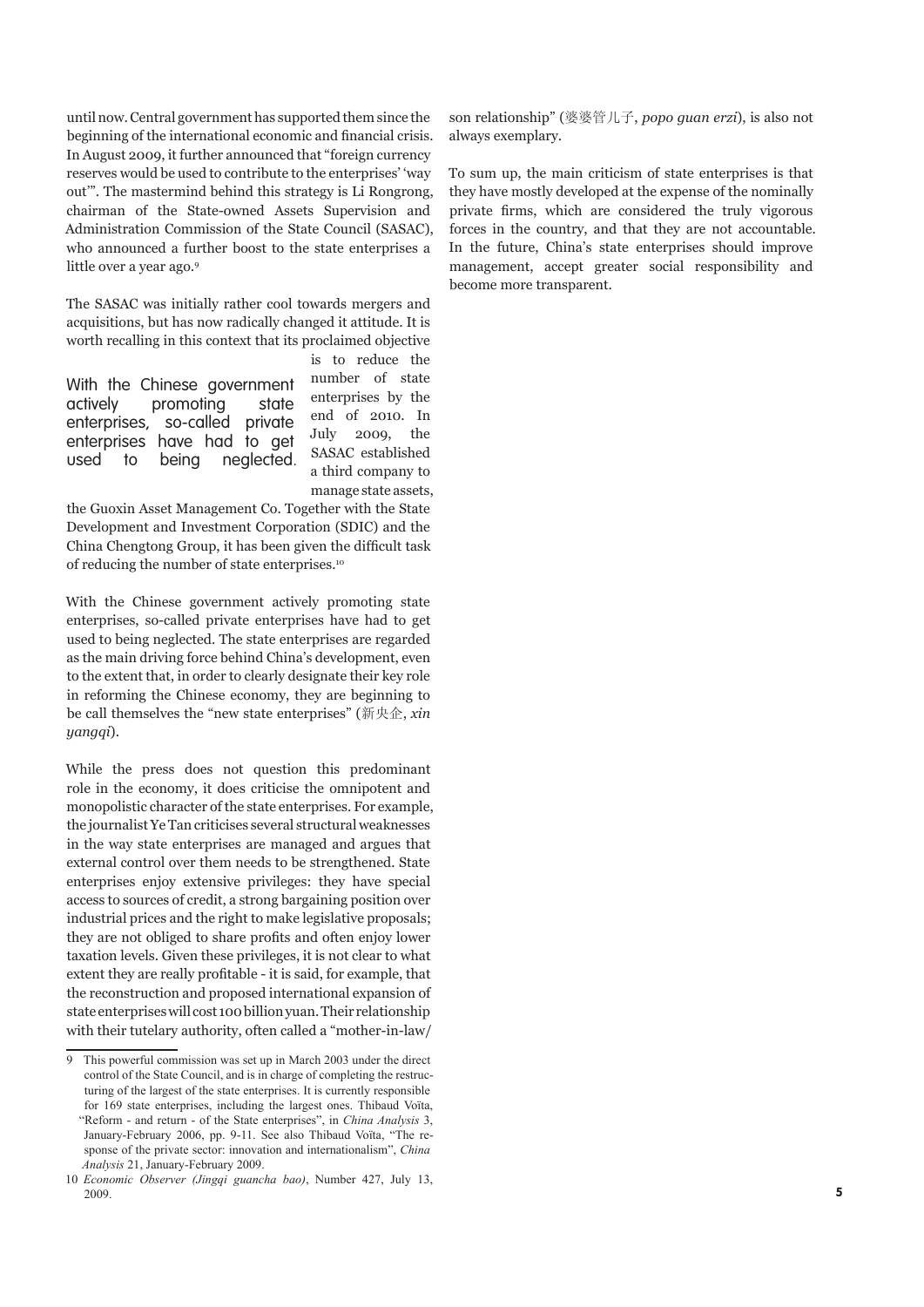# **3. A different currency debate: a regional role for the Renminbi?**

#### **by Jean-François Di Meglio**

#### Sources:

Xie Taifeng,<sup>11</sup> "Conflicting views on internationalising the renminbi", *People's Daily*, International Edition, August 6, 2009.

"Internationalising the renminbi: discussions over the domestic and external aspects", *Shanghai dengquanbao*, June 4, 2009.

Zhang Yihui, " $RMB + HKD =$  the creation of an Asian monetary zone", *Wenweipao*, August 14, 2009.

"The conditions are already in place for the renminbi to become an international currency", *sina.com*, August 5, 2009.

Cheng Huasheng,12 "Assessing the internationalisation of the renminbi in the aftermath of the world financial crisis", May 7, 2009.

For several months now, the Chinese press has been debating the future of the renminbi. The above articles confirm the sudden emergence of issues related to China's international financial role in general and the role of the renminbi in particular. At a time when the crucial problems of the solvency of the international system seem to have been overcome, this is at once paradoxical, logical, reasonable and yet surprising.

It is paradoxical for two reasons. Firstly, some journalists and researchers (like Chen Huasheng and Shen Mingao<sup>13</sup>) have approached this issue, which was at first purely "monetary" and financial, as a political one. Secondly, the question of internationalising the currency seems to have been raised before considering its convertibility. Xie Taifeng is the only one of the analysts discussed here to have referred explicitly to the issue of the currency's full convertibility, while most writers take for granted the questionable view that the liberalisation of the movement of capital has already made the renmimbi convertible.

The debate about the future of the renmimbi is logical because all of the analysts discussed here take note of the role played by China in stabilising the international monetary system and also refer to what happened in the rest of Asia when the "newly industrialised countries", above all Japan, faced the classic fundamental questions over the basis for their international transactions, the parity of their own currency, and its use in such transactions. These writers also refer to the case of Japan, whose ambiguous role in the financial sector in Asia provides both a positive and a negative example. The debate is also logical in its remarkable balance in weighing the costs against the advantages of the situation, and in its objective assessment of the risks involved in revaluing the renmimbi, which are naturally at the heart of the debate.

The debate is also reasonable, because the emergence of an "RMB or a RMB-JPY area" and complete globalisation are understood to require a gradual approach (typical of the reforms in China) and a suitable time frame for it to be put into effect.

However, the debate is surprising in the sense that there is a generally frank expression of opinions about the sensitive political questions affecting the highest levels, in particular the mention of a possible "RMB-JPY area". The high level of expertise in addressing the different parameters of the monetary equation shows that the Chinese are very aware of the problems. However, equally surprisingly, a Sinocentric viewpoint predominates, as if the decision only depended upon China's options and not on the creation of a new international financial system (which Xie calls "Bretton Woods 2") and on external factors, as well as on elements of internal governance, for example the capacity to fix the "proper" exchange rate, to follow it through, and to intervene.

In the first article, Xie Taifeng writes that "if we study the administrative methods used to expand trade conducted in RMB, we note that it is a 'curtain raiser' for a larger struggle leading to the internationalisation of that currency (人民币国际化大战揭开初步, *renminbi guojihua dazhan jiekai chubu*)". He observes that expanding the renmimbi exchange area raises numerous problems: China has not yet prepared the terrain and the surrounding internal and external conditions are not yet favourable. On the other hand, he says, it makes sense to begin analysing the main elements in the debate. On the one hand, there are positive elements in a prospective internationalisation. The most important of these is the status of the currency: in the case of the US dollar, the fact that it is able to influence the financial markets, and the decisions related to them, is inseparable from its status as a "world currency (世界货币, *shijie huobi*). The internationalisation of the RMB could create comparable opportunities for China.

Internationalisation would also earn China income from international financial operations. According to Xie Taifeng, the final objective of internationalisation is not only to establish the renmimbi as an international reserve currency, but also to clear the way for capital exchanges and the income to be earned from them. Not being obliged to resort to another currency for commercial and non-commercial exchanges would bring manifold advantages to China. For example, all the risks arising from currency exchange would be reduced and the costs of managing exchange reserves would be lowered.

<sup>11</sup> Xie Taifend is a professor at the Capital University of Economics and Business.

<sup>12</sup> Cheng Huasheng is a researcher at the Shanghai Academy of Social Sciences. The views expressed in this article are the author's personal opinion.

<sup>13</sup> Shen Mingao is an economist for the journal *Caijing*.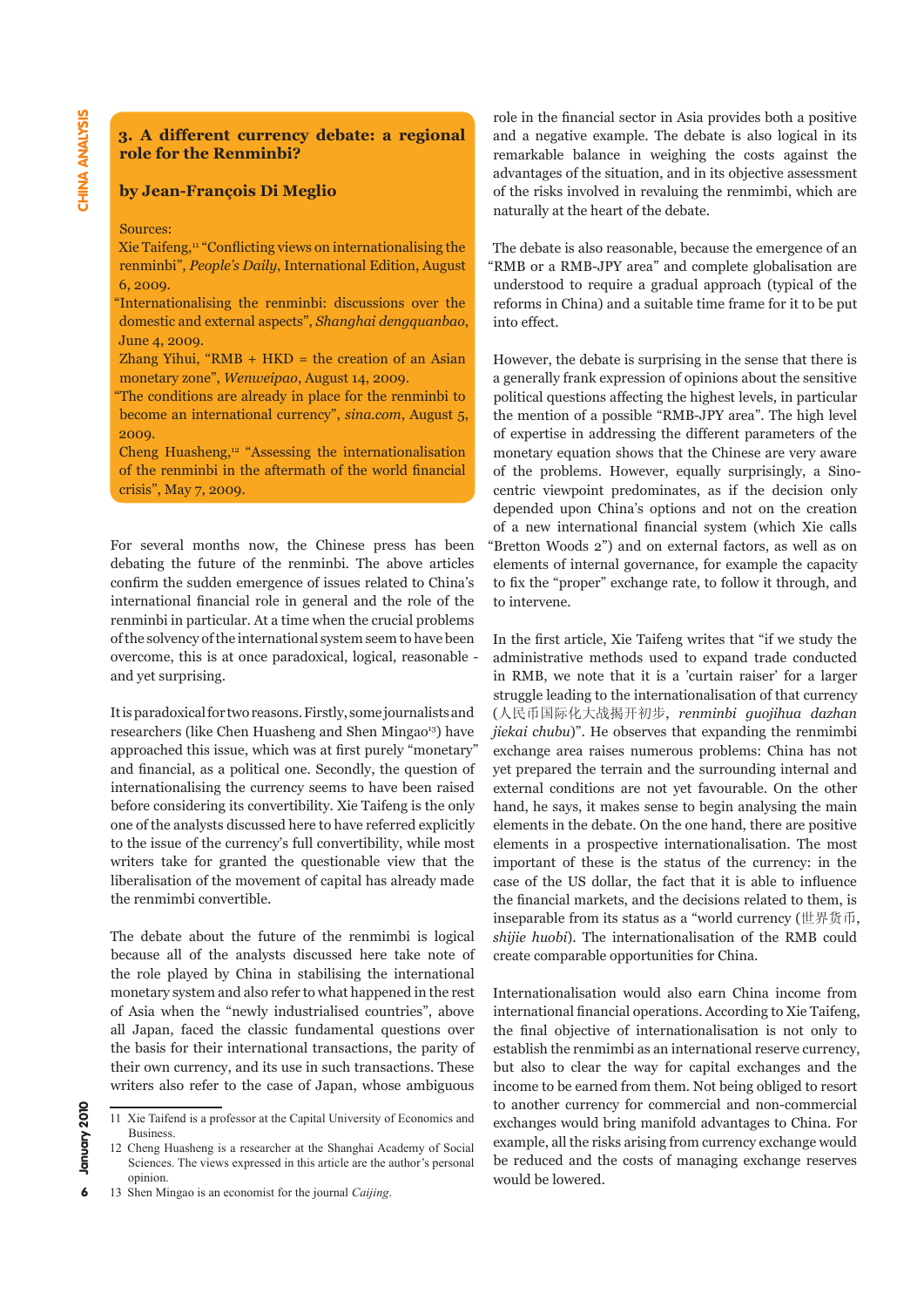On the other hand, this process would turn the renmimbi into a completely convertible currency. Of course, that would have a positive influence on China's financial markets and their global standing, but the expansion in the global demand for the currency could bring inflation in its wake. Monetary controls would become more difficult and the Bank of China would have increasing problems in dealing with capital flows into China from abroad.

The second article looks back at the establishment of the "Qualified Foreign Institutional Investors" system14 in 2002, when China opened up to short term capital flows.

The renmimbi has reached the stage of "regionalisation" [...]ten more years will be needed before it is able to achieve the status of an international currency. The question of internationalising the renmimbi is closely linked to what has happened in Southeast Asia, because

currency internationalisation is a major component in the development of East Asian countries. In the case of many developed countries, a floating rate of exchange became possible as soon as the currency was internationalised.

 In the context of the Asian crisis, the small countries' dependence on the dollar facilitated the inflow of foreign capital. Currently it is Chinese savings that enable the US consumer to make purchases on credit. Thus the increase in China's foreign currency holdings, of which 60% are in US dollars, is not only an economic problem but also a political one. If the renmimbi rises in value, the competitiveness of Chinese goods will fall.

A study of previous situations similar to that of the renmimbi today offers some interesting lessons. In the 1980s, the Japanese yen acquired international status and underwent constant appreciation. Its internationalisation was brought to a halt by the "lost decade", although it is possible that this internationalisation was actually the cause of those lost years and of the stock market crash in particular. China's foreign currency reserve problem, on the other hand, arises from its trade surplus, which has increased since the Asian crisis. But stockpiling excess currency serves no purpose for China. Neither the US nor the European Union has such large reserves, except in gold. Nor, the author suggests, should China.

Hong Kong has amply fulfilled its role as a logistical and financial intermediary within the "one country, two systems" arrangement. However, with the increasing rate of globalisation and the development of mainland China, that role could become less important. Although Hong Kong may be on the way to becoming the second leading world financial centre by next year, it conducts most of its operations in US dollars. Mainland China is developing more rapidly than either Hong Kong or the US, but it is also

the weakest of the three centres from a financial point of view. Without reinforcing its financial position, China will be unable to take its place as a world leader. In the coming ten years, the internationalisation of the renmimbi must take place on the basis of establishing a free trade area that would include China and Hong Kong.

The third article argues that internationalising the renmimbi is a long-term project that requires the establishment new instruments. This article follows the ideas of Shen Minggao, an economist, and Xiao Geng, the director of research on political economy at Tsinghua University. In their view, there are three prerequisites for internationalisation of the renmimbi. Firstly, China should pay for imports in renmimbi, after which it will be possible for foreign trading partners to make their payments to China in renmimbi. Secondly, the relative importance of each country must be taken into account; the currency to be used should depend on that country's economic role. Thirdly, the use of a national currency as an international reserve currency should depend on the financial health of the country in question.

The fourth article, on the website sina.com, begins by declaring that China is a major trading power that is about to overtake Japan in terms of economic strength. The internationalisation of the renmimbi will help China to attract more foreign investment, but as long as its financial markets remain underdeveloped, such internationalisation will not be possible. For the moment, the article goes on, the renmimbi has reached the stage of "regionalisation". Given what happened to the yen after passing that stage, ten more years will be needed before it is able to achieve the status of an international currency. For this the development of Shanghai will be crucial.

The financial crisis has raised serious questions about the ability of the US to go on exercising leadership over the global financial system. Since 2000, the economic and financial policy of the US has relied on its ability to attract foreign capital and trade. The measures put in place since the 2008 financial crisis have stabilised the situation, but they create difficulties for the dollar and threaten its role as the leading reserve currency. According to Shen Minggao, the dollar remains a major currency even after the financial crisis, but its global role is diminishing. Hu Jintao, Wen Jiabao and the governor of the Bank of China have all recently reiterated the need to reform the international financial system. A future system might include the combined use of the dollar, the euro, and some Asian currencies such as the renmimbi and the yen, which might serve as a reserve currency for other countries.

In the fifth article, Chen Huasheng reminds us that in order to internationalise the renmimbi, China needs to take several other steps. It needs to reform the floating exchange rate, make the Bank of China independent, create greater transparency in currency transactions, entrench market

<sup>14</sup> A system that allows foreign financial agencies to have access to domestic stock markets.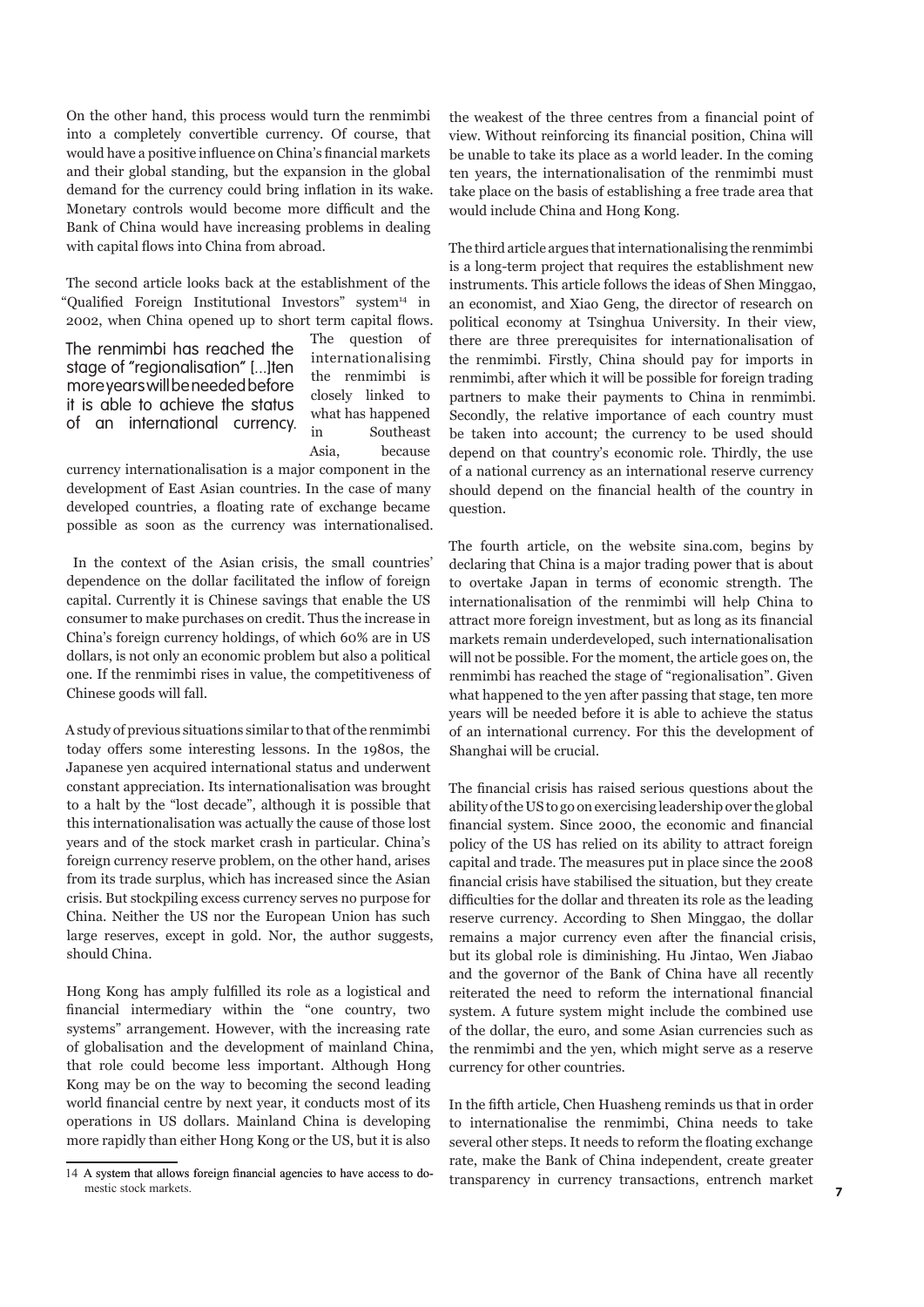mechanisms more deeply entrenched and develop a genuine financial market in renmimbi. According to Chen Huasheng, the renmimbi must be regionalised before it is internationalised.

# **4. Global governance and the G20: more power for China**

#### **by Mathieu Duchâtel**

Sources:

Ding Gang,<sup>15</sup> "Can the G20 be institutionalised?" Xinhuanet, September 27, 2009.

Liu Ming,16 "The influence of the G20 is increasing, but its real status is still undecided", Shanghai Academy of Social Sciences website, September 29, 2009.

Xu Mingqi,17 "Prospects opened up by the Pittsburgh summit: the new distribution of voting rights at the IMF is probably the main achievement", Wenhuibao, September 26 2009.

Zheng Kemin,<sup>18</sup> "Views on the replacement of the G8 by the G20", Xuexi shibao (Study Times), October 12, 2009.

China's role in the G20 meeting in London last April led many western commentators to place a lot of faith in its ability to help resolve the crisis. There is no doubt that the G20 summit allowed China to enhance its international image as a responsible world power. Many people in Europe stressed that its participation in the G20 gave it a standing nearly equal to the US. Some thought that Beijing thus had a major influence on the deals struck in London and at the subsequent summit in Pittsburgh in September.19 But it now appears that the role that China played was overestimated. In fact, China's weak currency policy over the last few months clearly shows the limits of the multilateral solutions and of the co-ordination of economic policies announced at the G20 last year . 20

The Chinese researchers and column writers discussed here have very different views of the G20. There are some points of agreement, including the trend towards greater co-operation in managing the world economy, which underlines the shift in the balance of power between the members of the G7 and the emerging economies; a belief that the voting reforms at the IMF and the World Bank were the main achievement in Pittsburgh; and a perception that the implementation of the agreements depends entirely on national economic policies. Finally, these writers are critical, albeit in varying degrees, of US attempts to shift the debate away from the regulation of financial markets and onto the

<sup>15</sup> A columnist for the *People's Daily* who specialises in international affairs.

<sup>16</sup> Vice-chairman of the Department of Asian Pacific Studies at the Shanghai Academy of Social Sciences.

<sup>17</sup> Vice-chairman of the Department of Global Economic Studies at the Shanghai Academy of Social Sciences.

<sup>18</sup> A regular contributor to *Xuexi shibao*, the weekly journal of the Party central school, a crucial institution for training cadres and attempting to adapt socialist ideology to the challenges of the contemporary world.

<sup>19</sup> See for example Jacques Attali, "Replacing the G8 by the G20 is a defeat for Europe", *State*, September 27th 2009.

<sup>20</sup> Paul Krugman, "The Chinese Disconnect", *New York Times*, October 22, 2009.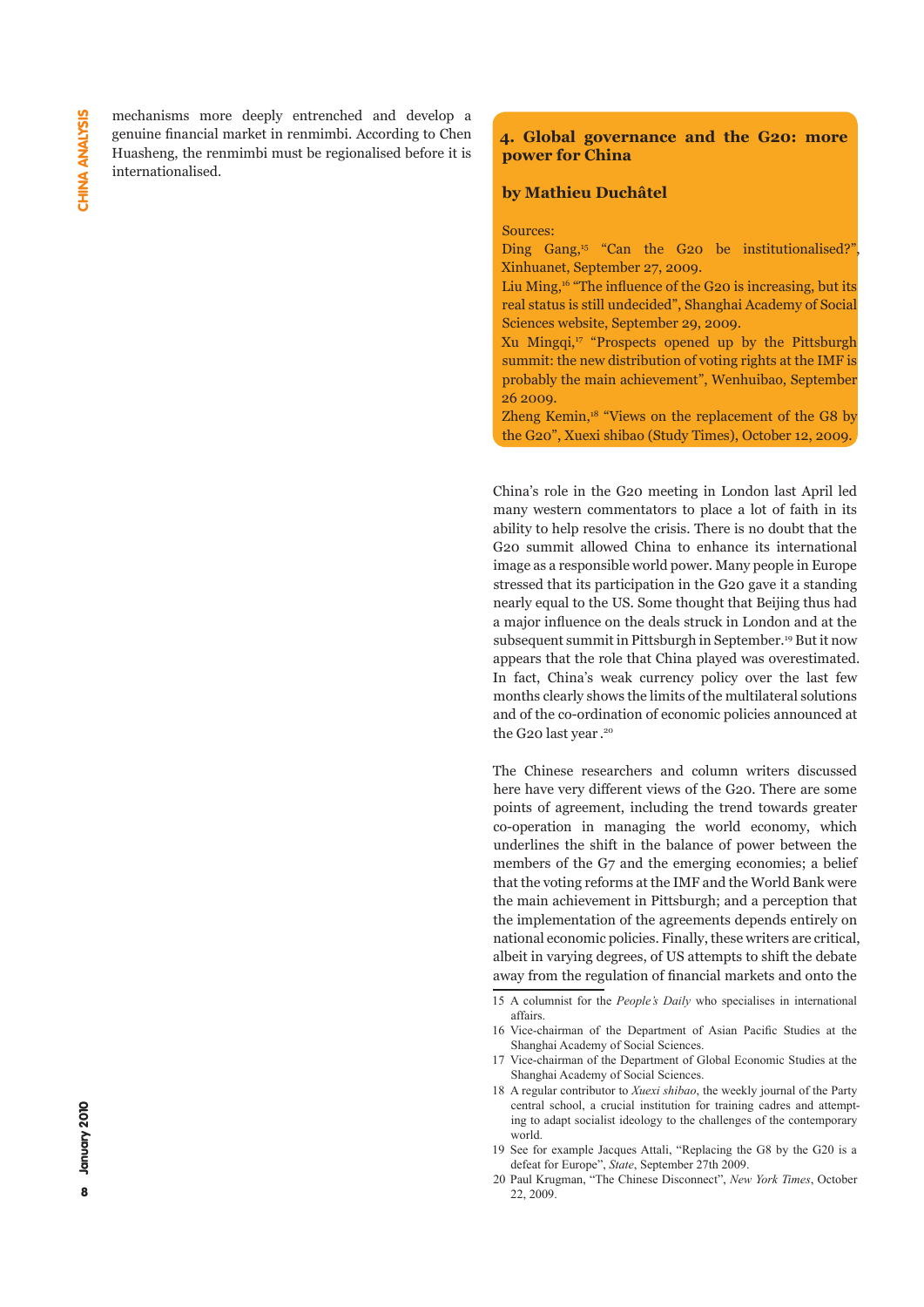international trade imbalance. These commentators do not see the imbalance as a real problem and support the Chinese government's opposition to protectionist measures.

However, these analysts also disagree on various issues, including whether the G20 should be a permanent body for regulating the global economy and in particular on whether it could be either instrumentalised by the G7 countries or, on the other hand, be used by emerging powers like China to rebalance world governance. Xu Mingqi even argues that the G20 is an empty shell that does nothing to change US domination of the world via the institutions set up at Bretton Woods.

All of the analysts are in favour of establishing a fairer way of managing the world economy by sharing power between developed and the emerging economies. Thus they see the existence of the G20 as a victory and a vindication of the long-term goals of China's intellectuals and diplomats. For Ding Gang, for example, the G20 is a "historic necessity" (历史必然性, *lishi biranxing*) produced by an imbalance that could not continue, "While the financial crisis arose from the imperfections in the financial regulations in the industrial countries, spreading from there to the rest of the world, those same countries are no longer able to manage such problems on their own," he writes.

Zheng Kemin likewise believes that the Pittsburgh summit has established the permanent status of the G20 as the main multilateral agency for handling international economic issues. This sounds like the death knell for the West's domination of global economic governance – assuming, that is, that the G7, set up in 1975, really did play that role. But in Zheng's view, the economic crisis has merely laid bare a shift in the global balance of power that was already taking place. Above all, it created a widespread recognition in the developed countries of changes that, until then, had been hidden. Zheng argues that, following a crisis caused essentially by the burst of a speculative bubble in the financial and real estate markets of the advanced countries, China and the other large emerging economies are now beginning to act as a motor for global renewal.

Ding Gang believes the G20 will play an extremely positive role in enabling the world to emerge from the crisis. He says that, because of the greater role given to the emerging economies, it was possible to limit the effects of the crisis and lay the groundwork for regulation of the international financial system. However, for Ding Gang, the G20's greatest success is that it has helped to create a basis for mutual trust (互信, *huxin*) between the participants. After creating a new framework for global governance in London, the G20 began the more difficult task of co-ordinating economic policy in Pittsburgh. Ding Gang is optimistic that, despite their different developmental priorities, the G20 states can be successful in this task if they communicate with each other more.

However, Ding Gang's apparent optimism undercut by his conclusion, which emphasises how difficult such coordination of economic policy will be in the current postcrisis situation. In Ding Gang's view, states should focus their co-operative efforts on three main areas: macroeconomic regulative measures, a regulatory system for the financial markets, and the struggle against protectionism. This list of priorities does not include monetary policy and exchange rates or aid to those developing countries not represented in the G20.

Zheng Kemin also draws up a positive balance sheet for the Pittsburgh summit. He welcomes the fact that the G20 has finally provided the opportunity to give greater weight to the emerging countries at the IMF, where their share of the vote will go up by 5%, and at the World Bank, where their share will increase by 3% (Liu Ming also stresses this point). The G20 also agreed on

All of the analysts are in favour of establishing a fairer way of managing the world economy by sharing power between developed and the emerging economies. Thus they see the existence of the G20 as a victory. a supplementary \$500 bn financial package to support the new IMF borrowing a g r e e m e n t s . In addition, it agreed to the removal in 2010

of compulsory funds from financial establishments and began co-ordination on capping the salaries of bankers and on regulating the derivatives market. It also resolved to conclude the Doha round of talks during 2010.

In Zheng Kemin's opinion, the G20 was an opportunity to create a consensus, but it was also an intellectually honest assessment of the state of the world economy. Although the first signs of recovery have appeared, it is still fragile. In his view this is because of high rates of unemployment and falling consumption. He agrees that there is a need to continue to co-ordinate policies aimed at recovery but says now is also the time to consider ending the special crisis measures. This latter point shows how difficult such coordination is; both the US and the UK have rejected the idea of lifting the measures to stimulate their economies.

Zheng Kemin writes that the G20 also revealed a split between the US and the UK on the one hand, and Japan, China, Germany and France on the other, over whether or not to continue the economic stimulus package and over the timing of strategic measures for exiting from the crisis. No sooner had the Hatoyama government come to power in Japan than it condemned the breadth of the Abe recovery plan, while in Germany Angela Merkel emphasised the risks of inflation.

However, the debates focused mainly on the best way to restore the balance of the world economy. President Obama proposed a new mechanism to limit the trade surpluses of China and Germany. According to the proposal, countries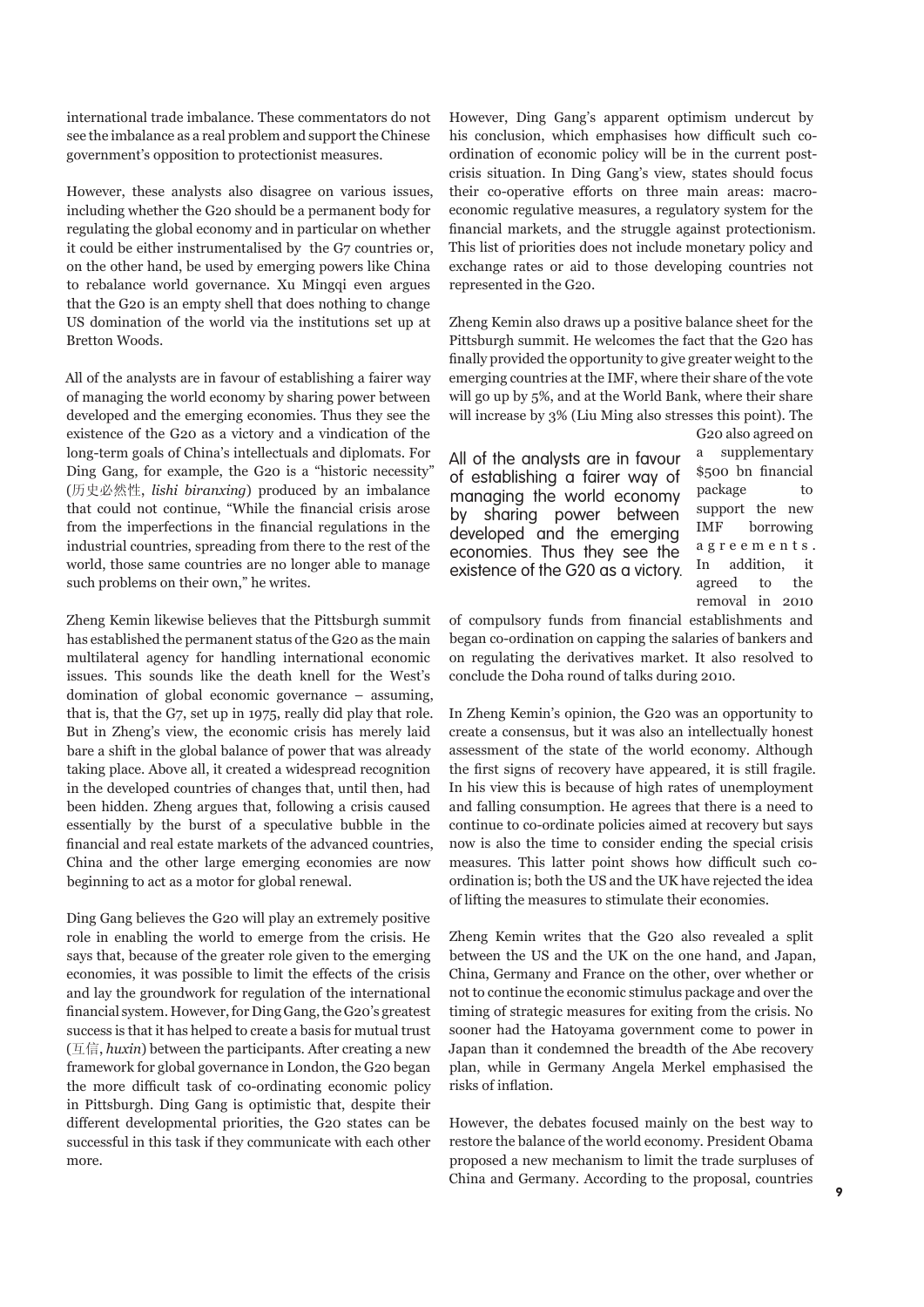with a trade deficit could take protectionist measures if such surpluses went beyond a certain limit. Obviously, as Zheng points out, the introduction of such measures would be unacceptable to both China and Germany. He argues that by putting international trade on the agenda, Washington was trying to limit restraints on international finance, which go against US interests. He emphasises that Angela Merkel was quite right to remind the summit that its objective was the regulation of global finance, not the building of a new global economic order.

Hu Jintao's main concern was the threat of protectionism. For the Party general secretary, whose concerns are echoed by Zheng Kemin, there were three priorities. The first was to maintain support for consumption in all the world's major economies and for domestic demand while paying close attention to any signs of incipient inflation. The second was to continue reform of the international financial system. The third was to overcome economic inequalities between the North and the South.

According to Zheng Kemin, the G20 has already become, in his words, "the main forum for global discussions" (首要全 球性论坛, *shouyao quanqiuxing luntan*), but it is not yet a forum for making international law. The agreements that it makes are not legally binding and it has no provisions for enforcing them. It is sustained only by the good will of all its participants. Under these circumstances, China's strategy should be directed at protecting its national interests and increasing its ability to influence world affairs (提高中国影 响力, *tigao zhongguo yiingxiangli*).

Liu Ming also emphasises the success of the Pittsburgh summit before going on to criticise it vehemently. He says many important steps forward (重要突破, *zhongyao tupo*) were taken, each participant was able to achieve their proposed objectives and the benefits were shared quite fairly. But he also believes that the summit's achievements are extremely fragile and only represent a first step in rebuilding the global economic system. The real success of the G20 will depend on the willingness of the advanced countries – that, is the  $G7$  - to accept a change in the international order commensurate with the actual shift in the balance of power taking place.

However, Liu Ming says, the Western powers are not ready for such a change. Admittedly, they have agreed to make concessions in terms of financial regulation, but that is only because of their extreme dependence on the emerging economies for production and supply, for achieving a balance of payments, and for returning to global growth. In the sphere of international security and the major political questions, the Western countries wish to continue dominating the world through an invisible version of the G8. For example, the Pittsburgh summit was dominated by the US, whose economic problems were given priority. The Europeans were unable to get climate change and sustainable development on the summit's agenda and

got only a symbolic agreement on the regulation of international finance.

Liu Ming doubts whether the G20 will survive a return to growth in the US. But although it lacks administrative structures to enforce its decisions, he says the G20 might nonetheless serve the G7 as a vector of influence for spreading operational rules. He also praises the reform of voting rights at the IMF and the World Bank, but points out

In the sphere of international security and the major political questions, the Western countries wish to continue dominating the world through an invisible version of the G8. that the US and other western powers retain a comfortable majority. Until the US has agrees to a thoroughgoing reform of the Bretton Woods agreement, the

dollar will remain the principal reserve currency and the Federal Reserve will go on playing its role as banker to the whole world. Under these circumstances, he says it will be some time before the emerging economies can define the rules of the international economic and financial system.

Xu Mingqi sees Pittsburgh as a summit "of different points of view, different expectations, and different post-summit assessments in each country" (各方意见不一, 期望值不 同,会后评价各异, *gefang yijian buyi, qiwangzhi butong, huihou pingjia geyi*). He admits there were some concrete achievements, including the voting reforms at the IMF. But the real long-term measure of how successful the summit was will be the economic policies of all the participating states. Specifically, the test will be how well they are able to co-ordinate measures to stimulate the economy and to exit the crisis, whether they are able to prevent protectionist measures and how much they increase aid to developing countries.

In Xu Mingqi's view, China's priorities at the summit were to prevent protectionism and to reform voting at the IMF. But while the majority of the participants made antiprotectionist statements, he believes that this was a purely symbolic victory, since no statement of principle in favour of protectionism could have any appearance of legitimacy (站不住脚, *zhanbuzhujiao*) in the modern world. And, as mentioned above, the Obama administration sought to shift the debate, which was to have focused on the regulation of the financial markets, onto the Chinese, German and Japanese trade surpluses.

There is a considerable gap between a liberal institutional approach, according to which the G20 could become an effective agency in co-ordinating the economic policies of the major world economies, and a realist approach, according to which multilateral summits are unable to regulate relations between the major world powers. According to the latter approach, an attempt to find points of common interest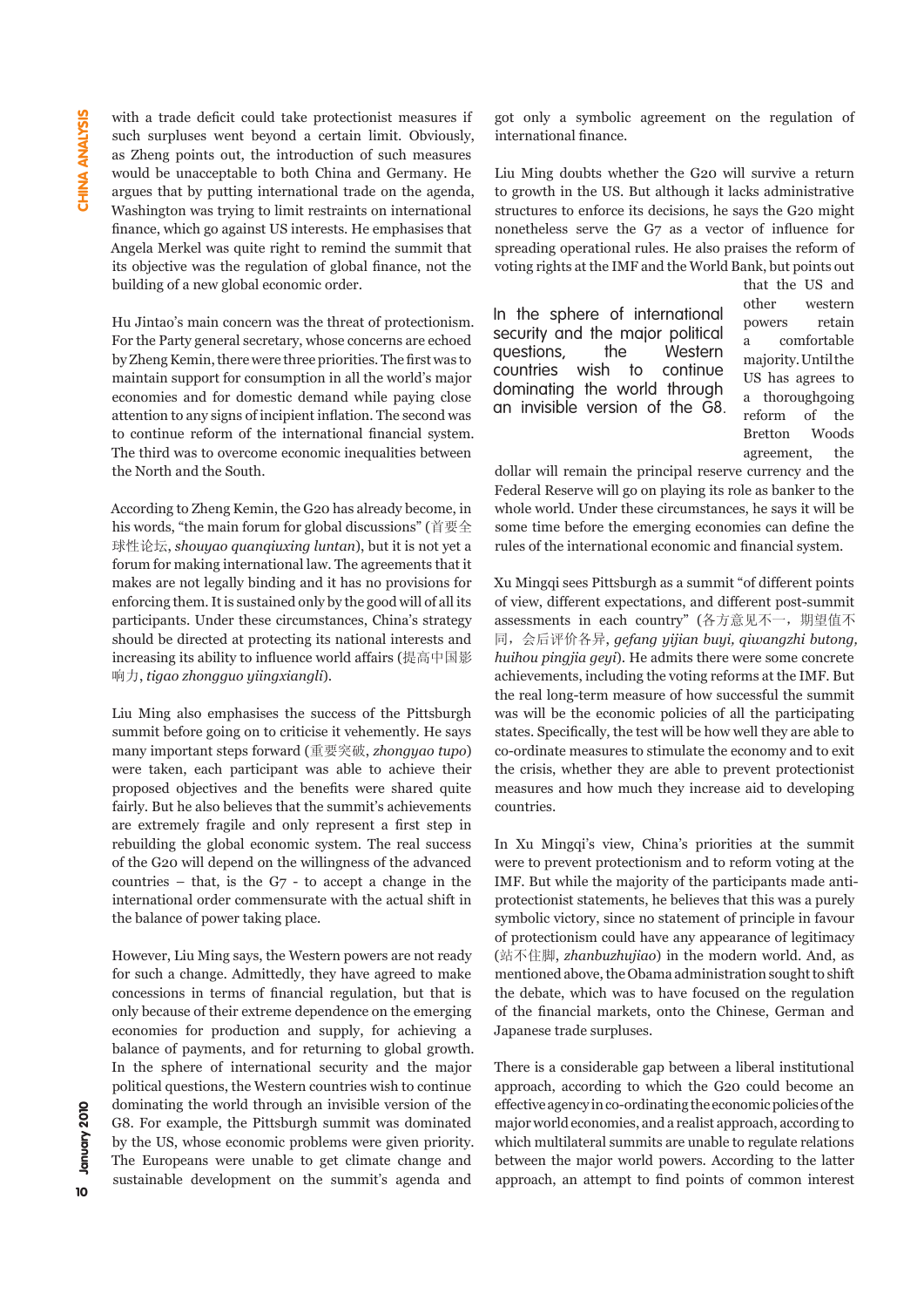between the G7 countries and the emerging economies (two blocks that are themselves far from homogeneous) runs a real risk of satisfying only temporarily the shared desire for a "sustainable return to growth". The G20 won't prevent future tensions over China's monetary policy and the protectionist counter-measures that it may well provoke.

**Translation: Jonathan Hall Editing: Hans Kundnani**